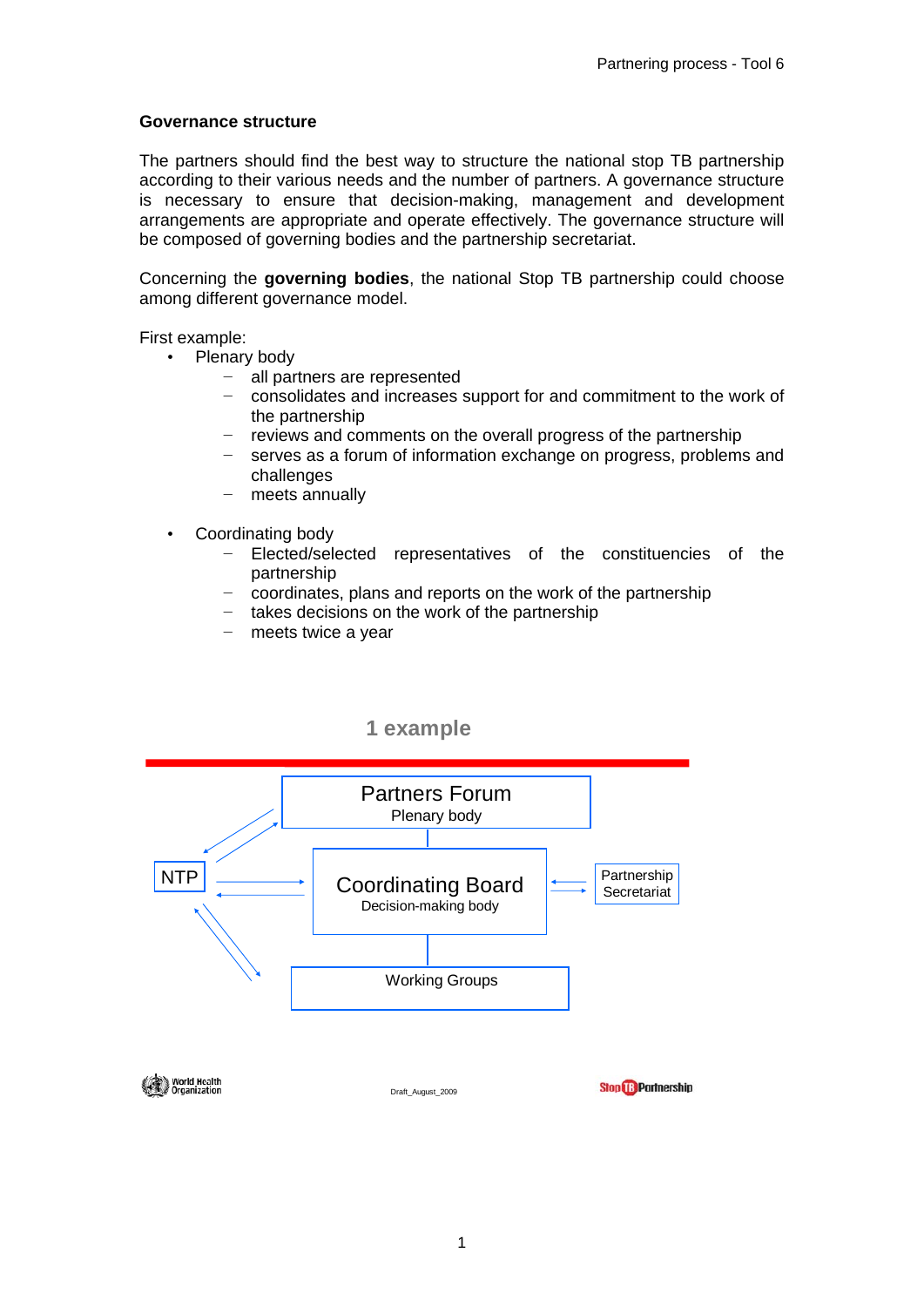Second example:

- General Meeting
	- − all partners are represented
	- − it reviews the reports and the activities of the partners and the secretariat, and, where appropriate, endorses them
	- − it meets once a year
- **Planning Group** 
	- − responsible for co-ordinating the main activities of the partnership
	- − it collects and co-ordinates the reports on the activities of the partners and submits new proposals and ideas to the General Meeting for its endorsement
	- − it meets at least once a year
- Executive Committee
	- − responsible for the management of the partnership, and offers overall strategic direction and guidance.
	- − it analyzes all proposals presented by the PG before these are presented to the GM for its endorsement/approval
	- − it meets at regular intervals, either in person or via tele/telephone conference.